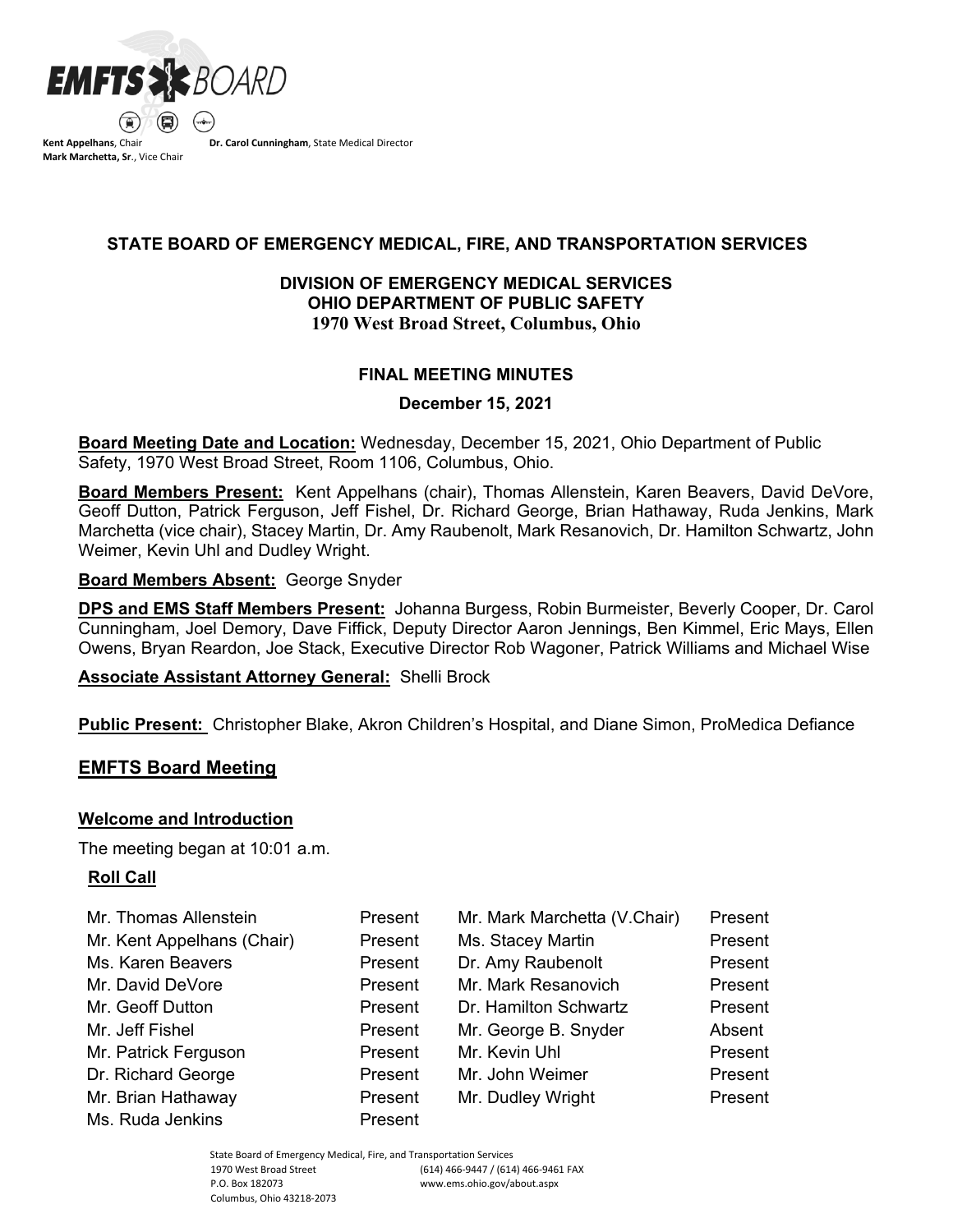#### **Open Forum**

Mr. Appelhans welcomed Mr. Fishel to the Board. He was appointed October 16, 2021. Mr. Appelhans inquired if there were any guests who would like to address the Board. No guests were present to address the Board.

#### **Consent Agenda**

Mr. Appelhans requested a motion to approve the Consent Agenda items that were distributed prior to the meeting including the EMFTS Board minutes of October 20, 2021, the Certificates of Accreditation, the Certificates of Approval, October and November 90-day extensions and the October and November EMS certifications.

*ACTION: Motion to approve the Consent Agenda items that were distributed prior to the meeting including EMFTS Board minutes of October 20, 2021, the Certificates of Accreditation, the Certificates of Approval, October and November 90-day extensions and the October and November EMS certifications.*  Mr. Ferguson– First. Dr.Schwartz – Second. None opposed. Mr. Devore and Mr. Uhl - abstained. **Motion approved.**

Mr. Appelhans introduced himself as the Chair of the State Board of Emergency Medical, Fire, and Transportation Services. The proceedings were called to order at 10:03 a.m. on December 15, 2021.

#### **Roll Call**

| Mr. Thomas Allenstein      | Present | Mr. Mark Marchetta (V.Chair) | Present |
|----------------------------|---------|------------------------------|---------|
| Mr. Kent Appelhans (Chair) | Present | Ms. Stacey Martin            | Present |
| Ms. Karen Beavers          | Present | Dr. Amy Raubenolt            | Present |
| Mr. David DeVore           | Present | Mr. Mark Resanovich          | Present |
| Mr. Geoff Dutton           | Present | Dr. Hamilton Schwartz        | Present |
| Mr. Jeff Fishel            | Present | Mr. George B. Snyder         | Absent  |
| Mr. Patrick Ferguson       | Present | Mr. Kevin Uhl                | Present |
| Dr. Richard George         | Present | Mr. John Weimer              | Present |
| Mr. Brian Hathaway         | Present | Mr. Dudley Wright            | Present |
| Ms. Ruda Jenkins           | Present |                              |         |

It was noted for the record that a majority of the Board members were present.

#### **REPORT AND RECOMMENDATIONS ~ none**

#### **GOLDMANS**

These proceedings were held before the Board pursuant to Goldman v. State Medical Board of Ohio where the respondents did not properly request a hearing in the cases. The individuals named did not have the ability to present written or oral testimony; however, they may be present to hear the proceedings and outcome.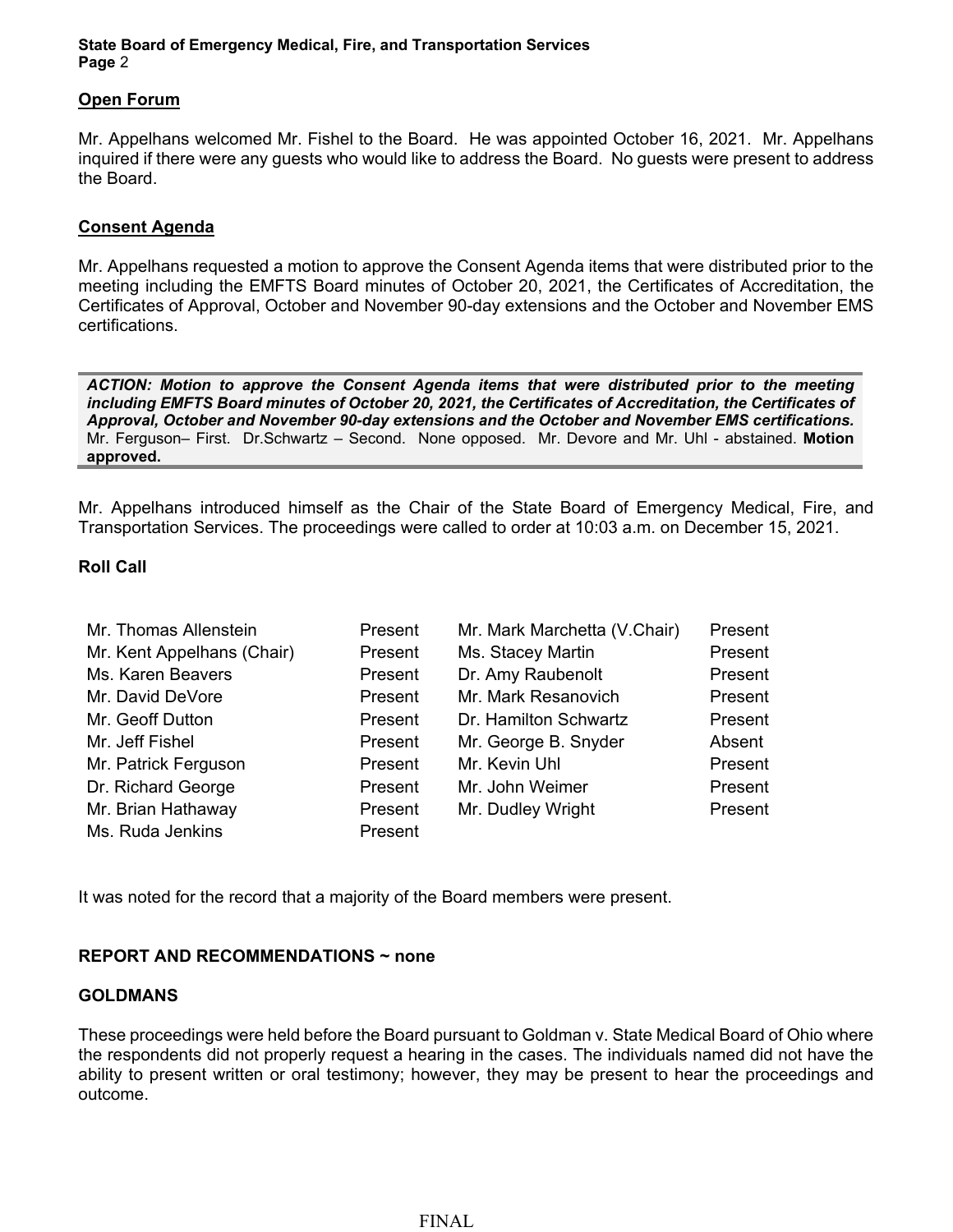All Board members received the sworn affidavits and accompanying exhibits for the Goldman proceedings from the EMS investigators. The affidavits contained the evidence and testimony upon which was deliberated.

There were four adjudications. The proceedings were in the matters of:

- o EMS Case No. 2017-695-E300, Scott E. Lute, Certificate No. 98829
- o EMS Case No. 2019-183-BE300, Michael J. Ernst, Certificate No. 153351
- o EMS Case No. 2019-213-E300, Nicholas C. Trotta, Certificate No. 154924
- o EMS Case No. 2019-354-BE300, Marcus E. Yagour, Certificate No. 140074

Mr. Appelhans requested a motion to admit the sworn affidavits and the accompanying exhibits in the aforementioned cases into evidence.

*ACTION: Motion to admit the sworn affidavits and accompanying exhibits in the aforementioned cases into evidence.* Mr. Uhl – First. Ms. Beavers – Second. None opposed. None abstained. Motion approved.

There was no further evidence to come before the Board and the proceedings closed at 10:05 a.m.

The EMFTS Board did not go into quasi-judicial deliberations.

*ACTION: Motion to go into Executive Session for the purpose of discussing proposed disciplinary action against certificate holders pursuant to Ohio Revised Code Section 121.22(G)(1) or pursuant to 121.22(G)(5) that involve matters required to be kept confidential under Ohio Revised Code Section 149.43(A)(2) or 4765.102(B).* Mr. Uhl – First. Mr. Ferguson – Second. Roll Call. None opposed. None abstained. Motion approved.

#### **Roll Call**

| Mr. Thomas Allenstein      | Present | Mr. Mark Marchetta (V.Chair) | Present |
|----------------------------|---------|------------------------------|---------|
| Mr. Kent Appelhans (Chair) | Present | Ms. Stacey Martin            | Present |
| Ms. Karen Beavers          | Present | Dr. Amy Raubenolt            | Present |
| Mr. David DeVore           | Present | Mr. Mark Resanovich          | Present |
| Mr. Geoff Dutton           | Present | Dr. Hamilton Schwartz        | Present |
| Mr. Jeff Fishel            | Present | Mr. George B. Snyder         | Absent  |
| Mr. Patrick Ferguson       | Present | Mr. Kevin Uhl                | Present |
| Dr. Richard George         | Present | Mr. John Weimer              | Present |
| Mr. Brian Hathaway         | Present | Mr. Dudley Wright            | Present |
| Ms. Ruda Jenkins           | Present |                              |         |

#### **GOLDMAN MOTIONS**

*ACTION*: *In the matter of EMS Case Number 2017-695-E300, Scott E. Lute, Certificate Number 98829, I move that the Board issue an adjudication order finding that Mr. Lute failed to comply with a consent agreement and that Mr. Lute's EMS certification be revoked.* Mr. Resanovich – First. Mr. Ferguson – Second. None opposed. Mr. Allenstein and Mr. Wright abstained. **Motion approved.**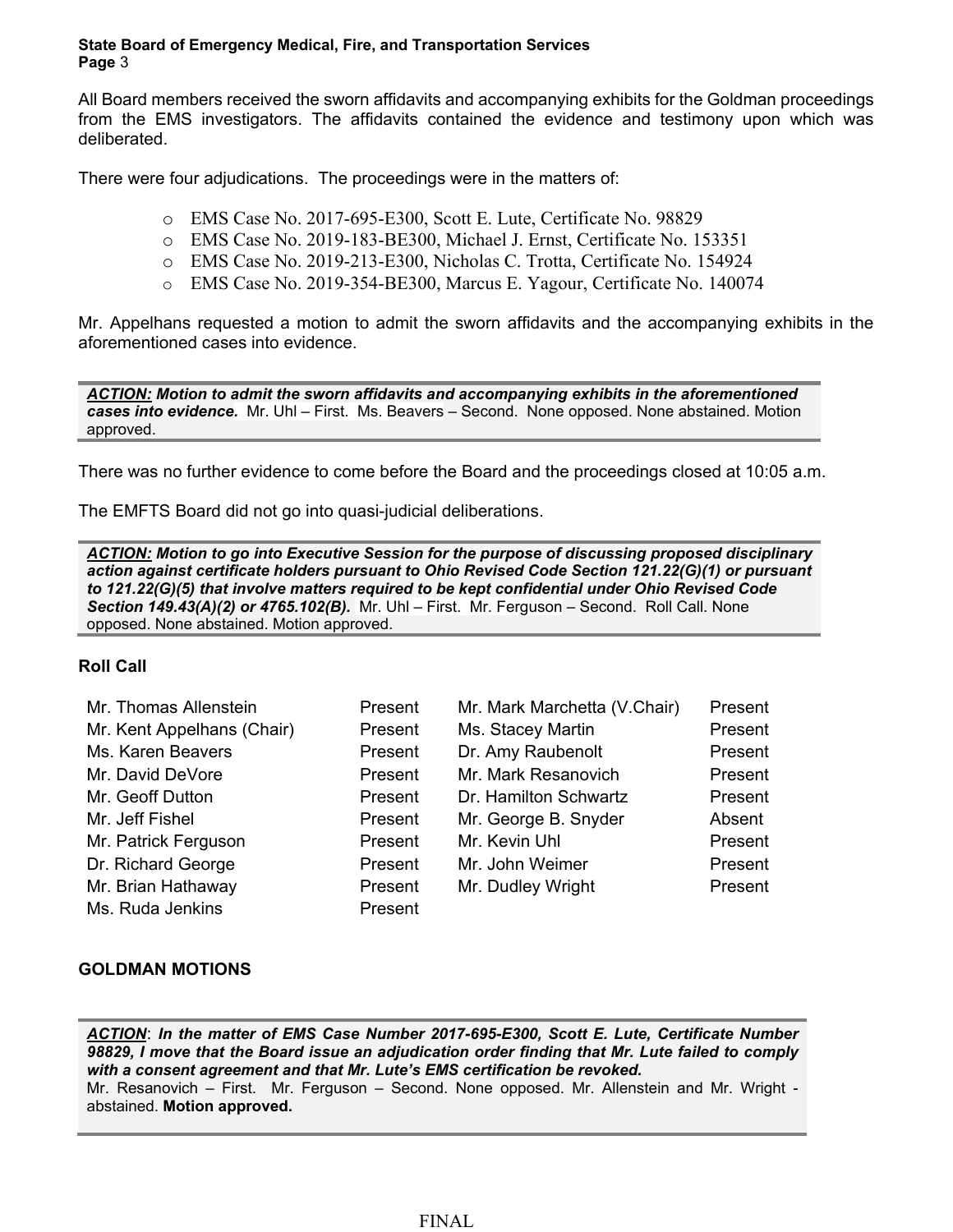*ACTION*: *In the matter of EMS Case Number 2019-183-BE300, Michael J. Ernst, Certificate Number 153351, I move that the Board issue an adjudication order finding that Mr. Ernst failed to complete continuing education requirements as indicated in count 2 and count 3 of the notice of opportunity for hearing, and that Mr. Ernst's EMS certification be revoked.* Mr. Resanovich – First. Mr. Uhl – Second. None opposed. Mr. Allenstein and Mr. Wright - abstained. **Motion approved.**

*ACTION*: *In the matter of EMS Case Number 2019-213-E300, Nicholas C. Trotta, Certificate Number 154924, I move that the Board issue an adjudication order finding that Mr. Trotta failed to complete continuing education requirements as indicated in the notice of opportunity for hearing, and that Mr. Trotta's EMS certification be revoked.*

Mr. Resanovich – First. Ms. Beavers - Second. None opposed. Mr. Allenstein and Mr. Wright - abstained. **Motion approved.**

*ACTION*: **In the matter of EMS Case Number 2019-354-BE300, Marcus E. Yagour, Certificate Number 140074, I move that the Board issue an adjudication order finding that Mr. Yagour failed to complete continuing education requirements as indicated in the notice of opportunity for hearing, and that Mr. Yagour's EMS certification be revoked.** Mr. Resanovich – First. Ms. Beavers – Second. None opposed. Mr. Allenstein and Mr. Wright - abstained. **Motion approved.**

### **EMS and Medical Transportation Investigations**

*ACTION: Motion to issue a Notice for Opportunity for the following certification case:*  Mr. Resanovich – First. Ms. Jenkins – Second. Mr. Allenstein and Mr. Wright – Abstained. None opposed. **Motion approved.**

2021-503-E300

*ACTION: Motion to accept the consent agreement for the following Education case(s).* Mr. Resanovich – First. Mr. Hathaway – Second. Mr. Allenstein and Mr. Wright – Abstained. None opposed. **Motion approved.**

2021-499-E300 2021-500-E300 2021-501-E300

*ACTION: Motion to accept consent agreement for the following Medical Transportation case(s).*  Mr. Resanovich – First. Mr. DeVore – Second. Mr. Allenstein and Mr. Wright – Abstained. None opposed. **Motion approved.**

2021-176-E700

| ACTION: Motion to close the following Medical Transportation case(s). Mr. Resanovich – First.    |               |  |
|--------------------------------------------------------------------------------------------------|---------------|--|
| Mr. Ferguson – Second. Mr. Allenstein and Mr. Wright – Abstained. None opposed. Motion approved. |               |  |
| 2020-001-E700                                                                                    | 2020-014-E700 |  |
| 2020-155-E700                                                                                    | 2021-096-E700 |  |
| 2020-292-E700                                                                                    | 2021-105-E700 |  |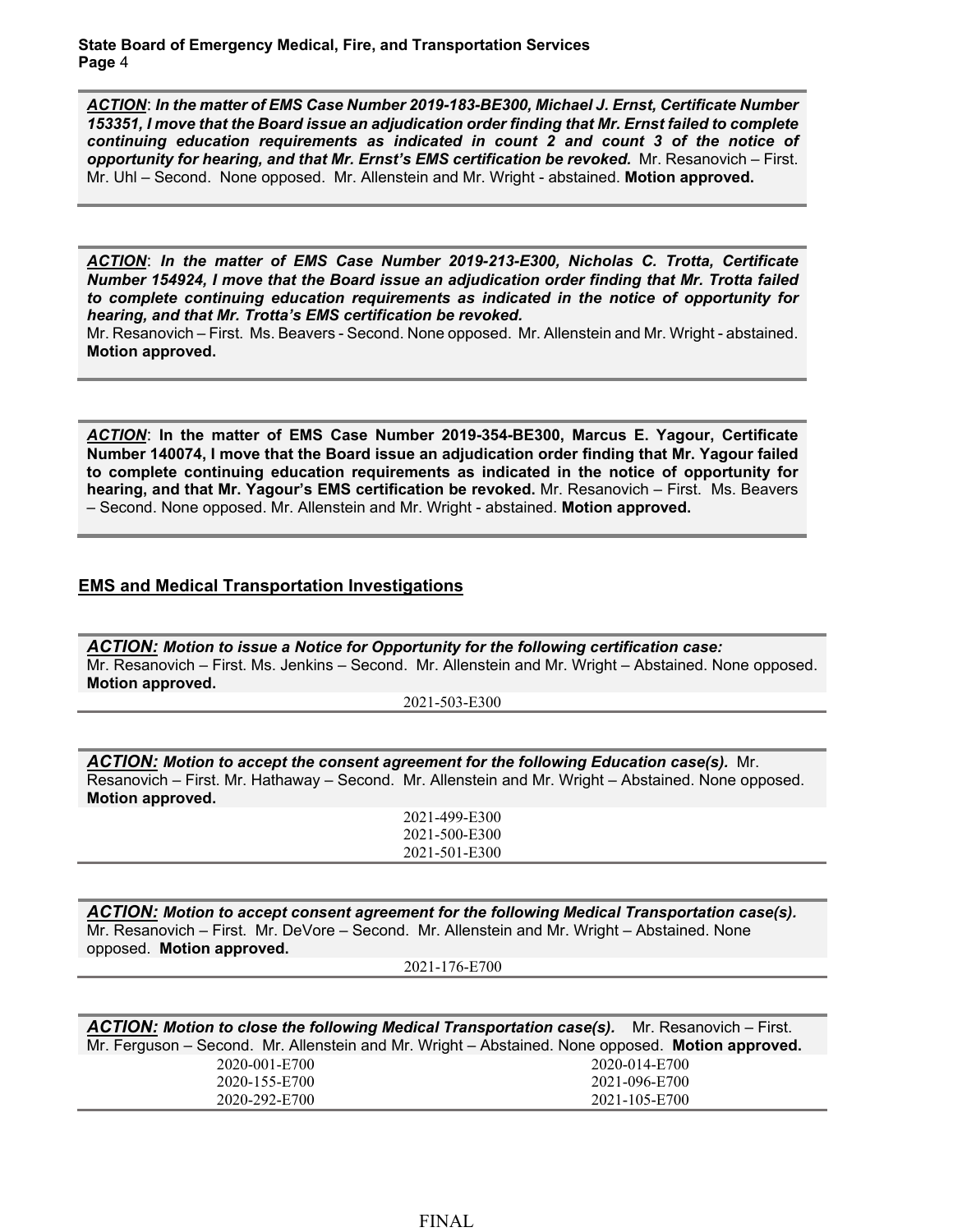*ACTION: Motion to accept voluntary surrender for the following Medical Transportation case(s):* Mr. Resanovich – First. Mr. Ferguson – Second. Mr. Allenstein and Mr. Wright – Abstained. None opposed. **Motion approved.**

2021-169-E700

*ACTION: Motion to issue a Notice of Opportunity for the following Medical Transportation case(s):* Mr. Resanovich – First. Mr. DeVore – Second. Mr. Allenstein and Mr. Wright – Abstained. None opposed. **Motion approved.**

2021-216-E700 2021-387-E700

| <b>ACTION:</b> Motion to accept the following Consent Agreements. Mr. Resanovich – First.        |                |  |
|--------------------------------------------------------------------------------------------------|----------------|--|
| Mr. Hathaway - Second. Mr. Allenstein and Mr. Wright - Abstained. None opposed. Motion approved. |                |  |
| 2019-471-E300                                                                                    | 2021-347-E100  |  |
| 2021-064-E100                                                                                    | 2021-373-E500  |  |
| 2021-249-BE100                                                                                   | 2021-398-BE100 |  |
| 2021-301-BE100                                                                                   | 2021-482-E300  |  |
| 2021-310-BE100                                                                                   | 2021-483-E300  |  |
| 2021-341-E100                                                                                    |                |  |

*ACTION: Motion to close the following cases. The following cases have been recommended to be closed due to lack of jurisdiction, referral to local medical director, deferral to department discipline, certifications have expired, or non-violations of ORC and/or OAC.* Mr. Resanovich – First. Mr. Uhl – Second. Mr. Allenstein, Mr. Fishel (2021-362-E400), Dr. Raubenolt (2020-115-E400 and 2021-321-E400) and Mr. Wright - Abstained. None opposed. **Motion approved.**

> 2020-047-E500 2020-320-BE500 2021-332-E500 2020-115-E400 \*Raubenolt Abstain 2020-484-E500 2020-485-E500

2021-309-E400 2021-321-E400 \* Raubenolt Abstain 2021-362-E400 \*Fishel Abstain 2021-365-E400 Warning Letter 2021-405-E400 Refer to Med. Dir. 2021-406-E400 Refer to Med. Dir.

*ACTION: Motion to close the following cases; individuals have met the stipulations of their Consent Agreements.* Mr. Resanovich – First. Mr. Ferguson – Second. Mr. Allenstein and Mr. Wright – Abstained. None opposed. **Motion approved.**

| 2016-461-E300  | 2020-147-BE100 |
|----------------|----------------|
| 2018-499-BE100 | 2020-163-E500  |
| 2018-680-BE100 | 2020-429-E400  |
| 2019-018-E700  |                |

*ACTION: Motion to close the following cases. Individuals were audited at their respective certification level and opted to surrender their certificate to practice or certificate to teach. Reopen if re-applies:* Mr. Resanovich – First. Mr. Hathaway – Second. Mr. Allenstein and Mr. Wright – Abstained. None opposed. **Motion approved.**

| 12-E300<br>2020-11<br>$\sim$ | .<br>2021-454-E300               |
|------------------------------|----------------------------------|
| E300<br>2021-449-E           | $1 - 477$<br>7-E300<br>2021      |
| E300<br>2021<br>$1-450-$     | $1 - 485$<br>E300<br>202<br>7- F |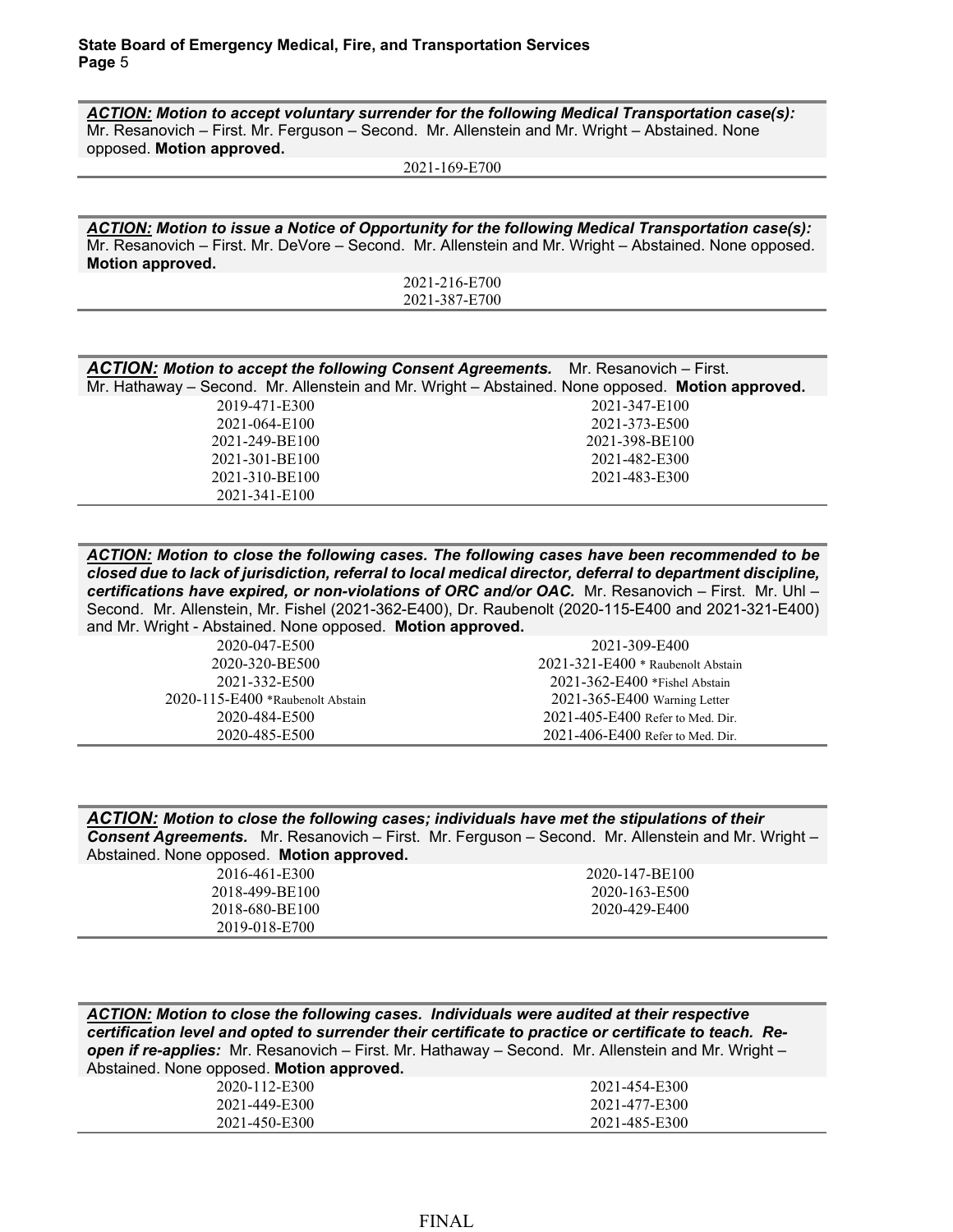2020-134-E300 2020-229-E300 2020-230-E300 2020-470-E300 2020-473-E300 2020-478-E300 2020-480-E300 2020-481-E300 2020-499-BE300 2020-502-E300

*ACTION: Motion to close the following case. The following individual did not supply required documentation. Therefore, their application was rendered incomplete:* Mr. Resanovich – First. Mr. Ferguson - Second. Mr. Allenstein and Mr. Wright – Abstained. None opposed. **Motion approved.** 2019-186-E100

*ACTION: Motion to close the following cases; accept surrender for permanent revocation of their respective certificate(s):* Mr. Resanovich – First. Ms. Jenkins - Second. Mr. Allenstein and Mr. Wright – Abstained. None opposed. **Motion approved.**

2020-417-BE100

| ACTION: Motion to issue Notices of Opportunity for Hearing for the following cases.<br>Mr. Resanovich - First. Ms. Beavers - Second. Mr. Allenstein and Mr. Wright - Abstained. None<br>opposed. Motion approved. |                |  |
|-------------------------------------------------------------------------------------------------------------------------------------------------------------------------------------------------------------------|----------------|--|
| 2018-191-E300                                                                                                                                                                                                     | 2020-504-E300  |  |
| 2018-732-E500                                                                                                                                                                                                     | 2021-006-BE100 |  |
| 2019-393-E400                                                                                                                                                                                                     | 2021-159-BE100 |  |
| 2019-628-E300                                                                                                                                                                                                     | 2021-210-E300  |  |
| 2019-711-E300                                                                                                                                                                                                     | 2021-230-BE100 |  |
| 2020-099-E300                                                                                                                                                                                                     | 2021-256-E300  |  |
| 2020-109-E300                                                                                                                                                                                                     | 2021-272-E100  |  |
| 2020-114-E300                                                                                                                                                                                                     | 2021-273-BE100 |  |
| 2020-129-E300                                                                                                                                                                                                     | 2021-323-BE100 |  |

2021-379-BE100 2021-426-E100 2021-474-E300 2021-481-E300 2021-486-E300 2021-487-E300 2021-488-E300 2021-489-E300 2021-490-E300 2021-492-E300

| ACTION: Motion to close the following cases due to one of the following reasons: inadvertently |  |  |  |
|------------------------------------------------------------------------------------------------|--|--|--|
| marked "yes" to conviction question, misdemeanor convictions which the Board has previously    |  |  |  |
| deemed "not involving moral turpitude," continuing education cases which now meet the          |  |  |  |
| requirements, non-patient care issues, and grandfathering issues of certification/conviction.  |  |  |  |
| Mr. Resanovich – First. Mr. DeVore – Second. Mr. Allenstein and Mr. Wright – Abstained. None   |  |  |  |
| opposed <b>Motion approved</b>                                                                 |  |  |  |

| oppoodd. Monon approval      |                              |
|------------------------------|------------------------------|
| 2019-533-E300                | 2021-386-E100                |
| 2019-612-E500                | 2021-396-E100                |
| 2020-281-BE100               | 2021-400-E100                |
| 2020-461-BE100               | 2021-404-E100                |
| 2020-474-E300                | 2021-413-E100                |
| 2021-293-E100 Warning Letter | 2021-417-E100 Warning Letter |
| 2021-322-E100                | 2021-433-E100 Warning Letter |
| 2021-366-E100 Warning Letter |                              |
|                              |                              |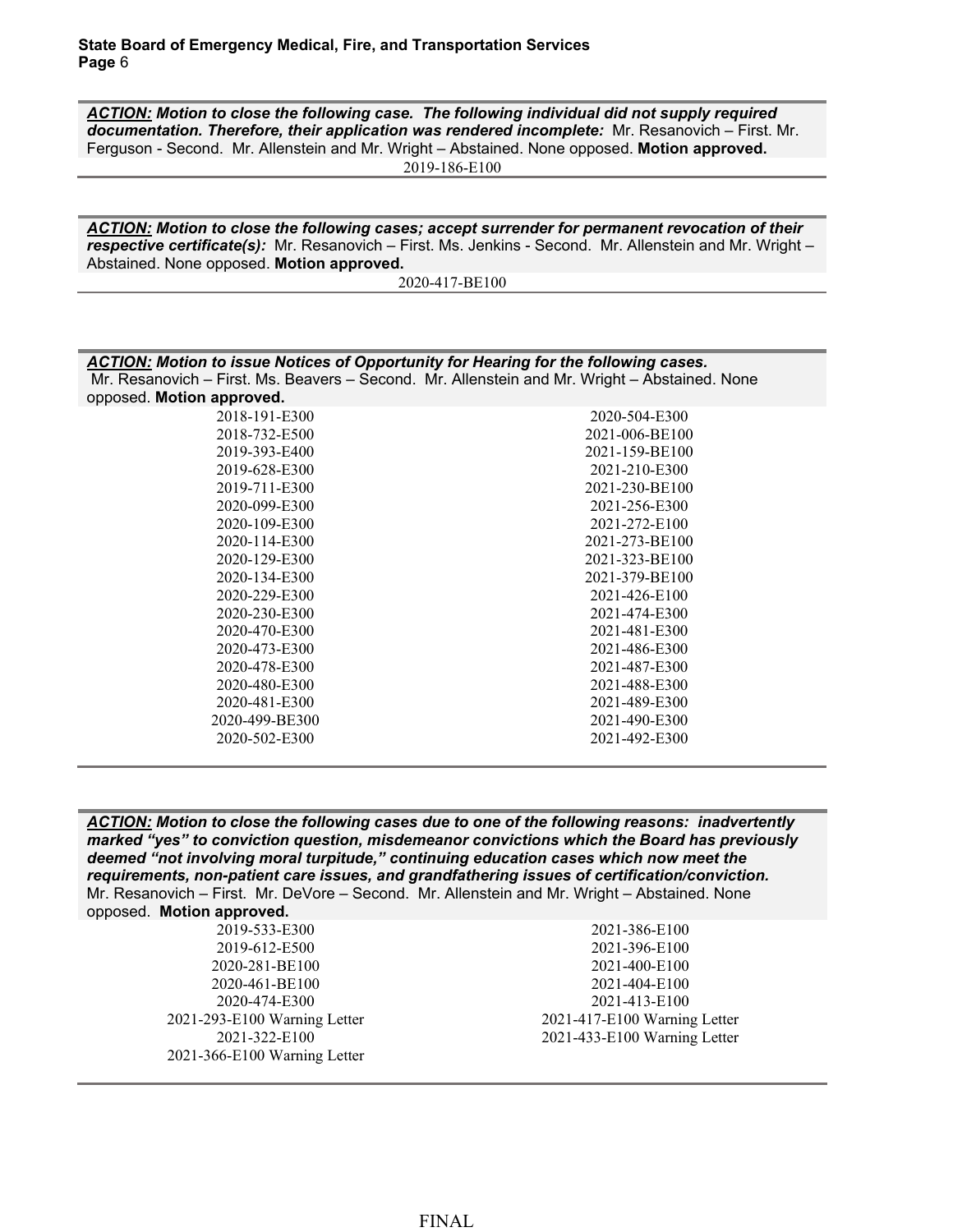### **Board Chair Report, Kent Appelhans**

Mr. Appelhans reported that resignations have been received from Natasha Meinert and Susan Kearns. Both have moved onto other occupations and will no longer be in EMS.

The following Board members seat will expire on January 12, 2022: Mr. Allenstein, Dr. George, Mr. Resanovich, and Ms. Jenkins.

Mr. Appelhans reported that there are some committees that do not have two Board members. Those Board members not on a committee were encouraged to sign up. Board members only need to submit the committee application.

### **State Medical Director, Dr. Carol Cunningham**

Dr. Cunningham requested a motion to approve the new members to the Regional Physicians Advisory Board (RPAB):

- $\bullet$  John B. Hill IV, M.D. Region 5
- Jordan Singer, M.D. Region 2

Dr. Cunningham requested approval of the reappointments to the Regional Physicians Advisory Board:

- Jeff Bare, D.O. Region 4
- Mark Gebhart, M.D. Region 6
- Matthew Roehrs, D.O. Transitioning from Region 1 to Region 2

*ACTION: Motion to approve new members to the Regional Physicians Advisory Board; John B. Hill IV M.D. (Region 5) and Jordan Singer M.D. (Region 2) and to approve the reappointments to the Regional Physicians Advisory Board; Jeff Bare, D.O. (Region 4), Mark Gebhart, M.D. (Region 6), and Matthew Roehrs, D.O. (Region 2).* Dr. Raubenolt – First. Mr. Dutton – Second. \*Discussion. None opposed. None abstained. Motion approved.

A discussion ensued regarding medical directors and the number of agencies that they can oversee. It was found that some medical directors have a support system of people employed for continuing education and quality assurance.

Dr. Cunningham reported that there is a proposal to add attestation language to the RPAB application that would require the applicant's signature.

*ACTION: Motion to approve the proposal to add attestation language to the RPAB application that would require the applicant's signature.* Mr. Allenstein – First. Mr. Resanovich – Second. None opposed. None abstained. Motion approved.

Dr. Cunningham reported that the RPAB Chairpersons meetings for 2022 are as follows:

- March 9, 2022 at 1:00 pm
- May 11, 2022 at 1:00 pm
- September 14, 2022 at 1:00 pm
- November 10, 2022 immediately following the conclusion of the Annual All-Member RPAB meeting.
- Annual All-Member RPAB meeting, November 10, 2022 at 10:00 am.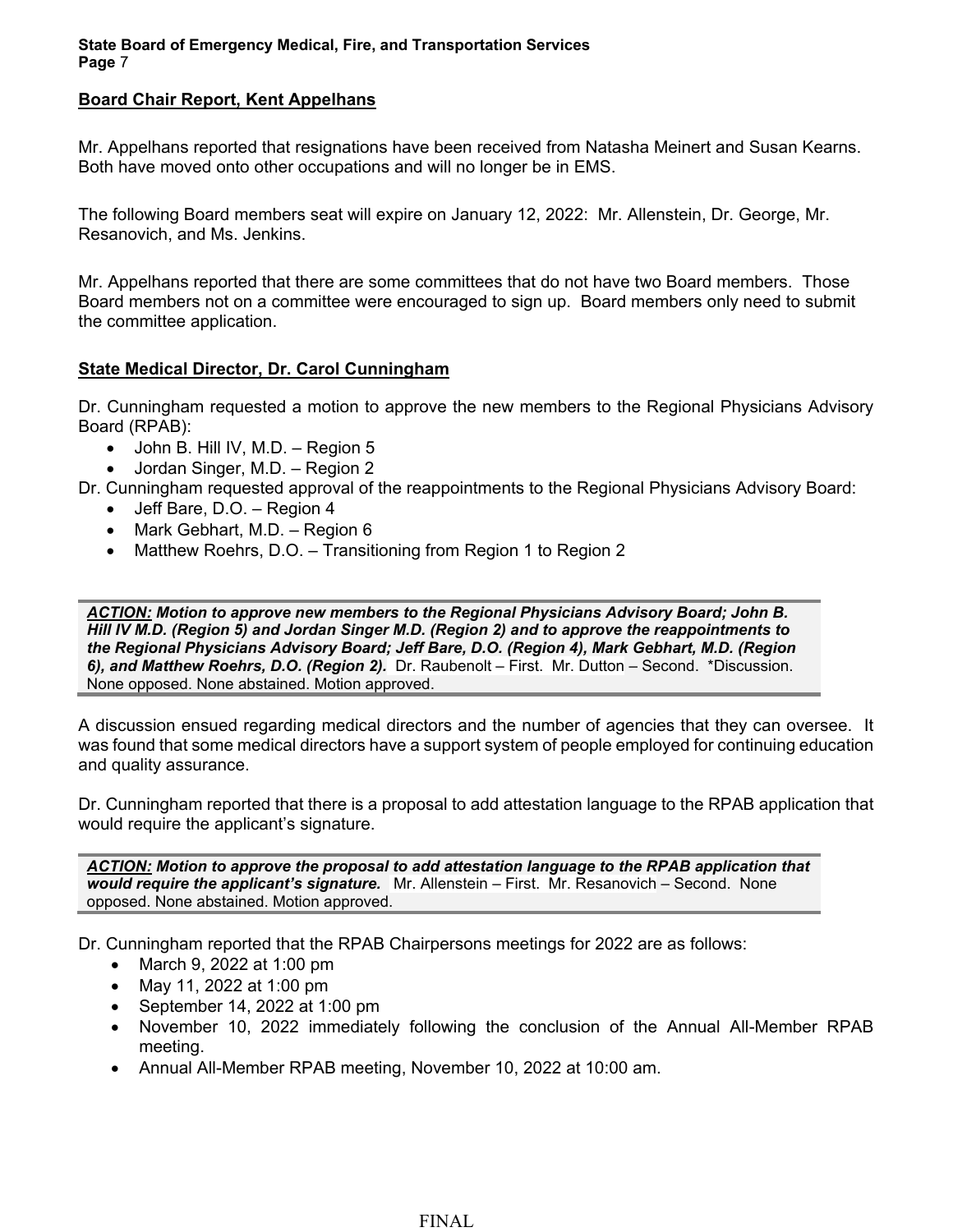Dr. Cunningham reported that notification of local EMS medical directors and engagement with the respective healthcare stakeholders as required by Senate Bill 21 has been completed. Comments on the second draft of the updated State of Ohio acute stroke guideline were received on from four hospitals. All commenters were sent a letter on December 10, 2021, explaining which of their comments were accepted and for those not accepted, an explanation was provided. The EMFTS Board members received the final draft of the updated acute stroke guideline that must be approved for compliance with the Senate Bill 21.

Dr. Cunningham requested a motion to approve the final draft of the State of Ohio acute stroke guideline, to post the document to the Division of EMS website and to include the updated acute stroke guideline in the State of Ohio Adult EMS Guidelines and Procedures Manual as required by Senate Bill 21to be completed by December 20, 2021.

*ACTION: Motion to approve, as required by the Senate Bill 21, the updated acute stroke guideline, post the guideline to the EMS website and include the guideline in the State of Ohio Adult EMS Guidelines and Procedures Manual.* Mr. Dutton – First. Dr. Schwartz – Second. None opposed. None abstained. Motion approved.

The next step requires local EMS medical directors to engage with their stakeholders. They are required to post their local acute stroke protocols guidelines by March 20, 2022 and annually beginning July 1, 2023. The guidelines should be submitted to the Ohio Division of EMS and to the Ohio Health Department. Dr. Cunningham thanked the Ohio Hospital Association in their willingness to distribute a draft to all the hospitals.

The updated Pfizer®/BioNTech® COVID-19 vaccine administration by Ohio EMS providers training module for Ohio EMS providers has been completed. EMS agencies that would like to participate in the COVID-19 Vaccine Booster Administration there is a training module that has been completed for Ohio EMS providers. Dr. Cunningham is awaiting final approval from ODPS prior to these training materials being available and added to the Public Safety Training Campus.

Dr. Cunningham is a member on the OnStar® Public Safety Advisory Council. A hybrid and electric vehicle emergency response and extrication training course is being developed.

Dr. Cunningham will attend the National Association of EMS Physicians annual meeting to be held January 11-16, 2022.

## **EMS Staff Legal Counsel, Michael Wise**

Mr. Wise requested a motion for the Board to approve the filing of Ohio Administrative Code Chapter 4765- 10 (*Complaints*) with the Common Sense Initiative office and the Joint Committee on Agency Rule Review.

*ACTION: Motion to approve the filing of Ohio Administrative Code Chapter 4765-10 (Complaints) with the Common Sense Initiative office and the Joint Committee on Agency Rule Review.*  Mr. Wright – First. Mr. Ferguson – Second. None opposed. None abstained. Motion approved.

# **Associate Assistant Attorney General, Shelli Brock**

Associate Assistant Attorney General Brock reported that John Holycross vs. EMFTS Board, in Franklin County Common Pleas Case number 21CV-1426/1428 is still active. There were two cases consolidated into one case. This case involved the revocation of Mr. Holycross's EMT and fire certifications due to his failure to disclose on his renewal application that he had been convicted of multiple felony counts of burglary. All briefs were submitted mid-June. The attorney general's office is awaiting a decision from the court.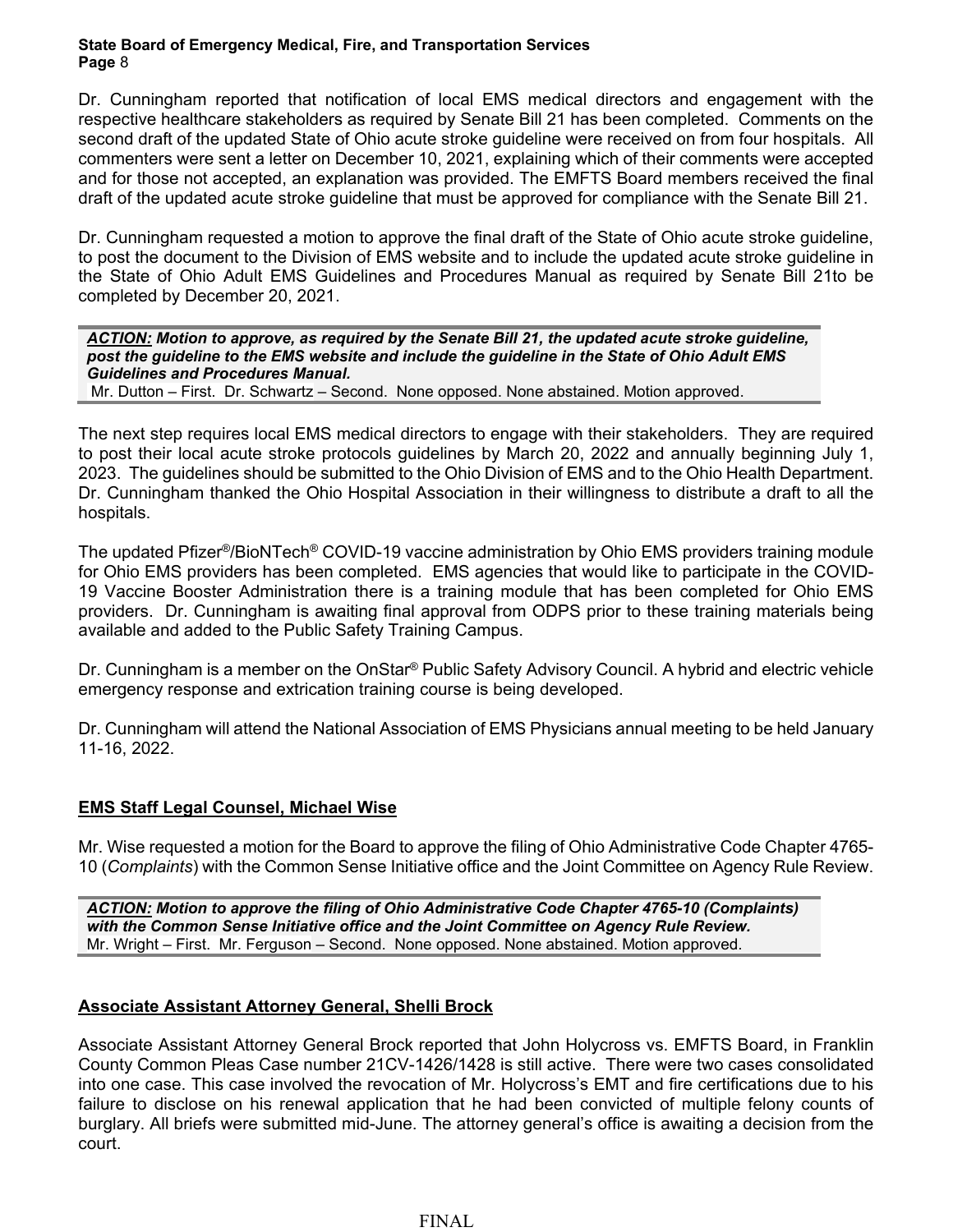## **Legislative Report, Ben Kimmel**

Mr. Kimmel reported on the following:

The Ohio House ended their regular session so they are on the winter break. The Senate will be meeting today, December 15, 021.

HB 138 - to amend the version of section 4765.11 of the Revised Code regarding scope of emergency medical services provided by emergency medical service personnel. This was passed by the House with 93-0 votes and is now in the Senate. Executive Director Wagoner stated that this bill contains language that we can recognize no more than two representatives from any hospital or EMS system that affects the Trauma Committee. As of now they are limed to one member. Many years ago there were 20 to 30 agencies; however, many have combined leaving only a few agencies. Also, this bill would like to change minimum staffing to at least an EMT and a driver both to the scene and from the scene.

HB 392 – ambulance transport of a police dog. This bill was passed in the house with a vote of 90 to 1.

It was reported that HB 218 would affect the ambulance companies to comply. Mr. Kimmel stated that originally it was a shell, a bill to give money toward bars, restaurants and hotels. There was a similar measure in another bill that was passed by the Senate. They then put in the vaccine items into the bill. Mr. Kimmel stated that his office will keep watch on this bill. One of the included measures is mandatory vaccinations for hospitals and vendors; therefore, anyone who has contracts with the hospital are being required to also have the COVID-19 vaccine mandate. This would require many ambulance companies to require this mandate. It was also reported that the requirement would be for nursing homes. Mr. Kimmel stated that the current status of this bill is that it is in the Senate General Budget Committee on the second hearing. Dr. Cunningham stated that NASEMSO is trying to get clarification on this bill from the federal aspect, specifically the Center for Medicaid and Medicare Services (CMS). Anyone who bills Medicare or Medicaid would be affected.

## **Executive Director and Staff Reports, Robert Wagoner**

Executive Director Wagoner reported that the return to office plan for the Division of EMS has been delayed indefinitely. The DEMS will continue working with the current hybrid schedule until further notice.

The DEMS staffing update is as follows:

- Six current vacant positions are in process:
	- $\circ$  AP2 Medical Transportation: applications sent to supervisor on 10/12/21. The applicant is in background checks.
	- o AP2 Education: An internal lateral move pending background check.
	- $\circ$  AP1 Certifications: The position is on hold indefinitely.
	- $\circ$  Program Administrator, Section Chief, Education and Testing: The applicant is in background checks.
	- $\circ$  AP3 Certifications: HR currently reviewing the position.
	- o Program Administrator 2, Education and Testing Section: Reviewing position for posting.

Executive Director Wagoner stated that he attended Governor DeWine's press conference on December 6, 2021 concerning the \$250 million funds from the American Rescue Plan Act (ARPA). There will be a grant process through Emergency Management Agency (EMA) for fire and EMS to access \$75 million of the \$250 million ARPA funds.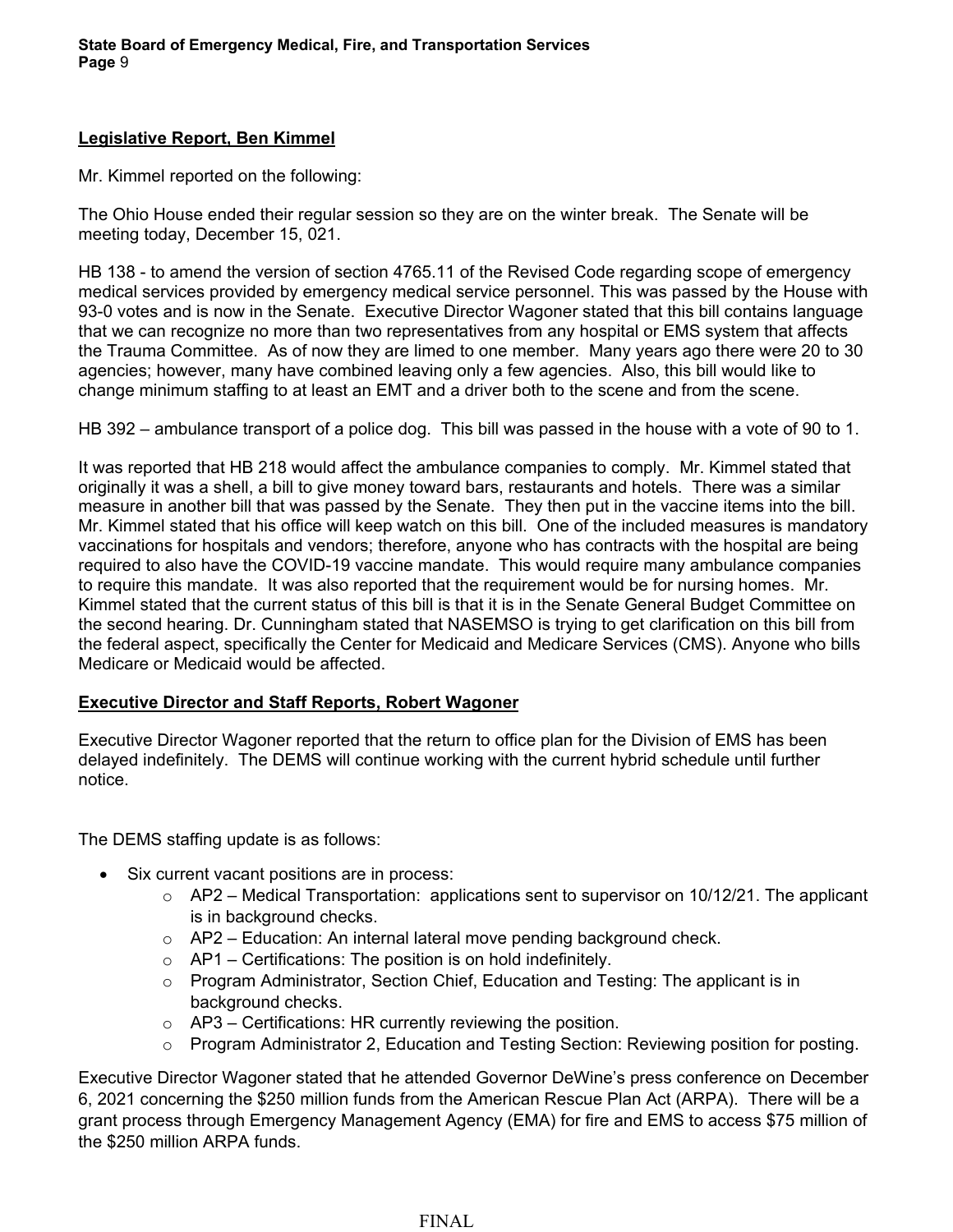On November 17, 2021, Mr. Wagoner provided testimony to the House State and Local Government Committee on occupational licensure. The Buckeye Institute report on Occupational Licensing Reform in Ohio on November 9, 2021 recommended the following:

- Elimination of HRO, Assistant Fire Instructor, and Live Fire Instructor certifications
- Elimination of required continuing education credits for all firefighters

After the DEMS response, the recommendation now only includes "elimination of credit requirement and amend the statute to account for or reflect local conditions".

# Status of Board Seats

All of the following Board seats expired on November 12, 2021; however, per the statute the members remain on the Board for 60 days or until someone is appointed to that seat.

- Seat #2, Trauma Surgeon, currently held by Dr. George
	- $\circ$  Have received one of the six nominations as required from the two nominating organizations
- Seat #7, Volunteer Fire Chief, currently held by Mr. Snyder
	- $\circ$  Three nominations were received; however, one did not meet the more than 50% volunteers. Therefore, the DEMS have two of the three required nominations.
- Seat #8, EMS Instructor, recently vacated by Ms, Kearns
	- o All of the nominating organizations are now defunct
- Seat #12, Paramedic, currently held by Mr. Resanovich
	- o All nominations have been sent to the Boards and Commissions
- Seat #14, EMT, AEMT or Paramedic, recently vacated by Ms. Meinert
	- o Ms. Meinert resigned due to accepting a new job position; therefore, she no longer qualifies for this seat as a possible nomination
- Seat #18, MOICU Provider, currently held by Ruda Jenkins
	- o All nominations have been sent to the Boards and Commissions
- Seat #19, Air Medical Provider, currently held by Mr. Allenstein
	- o All nominations have been sent to the Boards and Commissions

Executive Director Wagoner reported that House Bill 21, the Stroke Bill remains ahead of schedule. The final draft will be presented today for consideration by the EMFTS Board with publication not later than December 20, 2021 to the DEMS website. EMS Medical Directors will have until March 20, 2022 to submit revised stroke protocols to the DEMS. Once submitted the DEMS then must make available to the public on the EMS website.

The Ohio Fire Service Hall of Fame and Fire Awards will be conducted on Wednesday, March 23, 2022 at COSI at 2:00 pm.

Executive Director Wagoner thanked all of the Board members for completing their annually required ethics law training.

The DEMS continues to work on replacing printed and mailed certifications for EMS and fire certificate holders to electronic credentials accessible online.

Executive Director Wagoner thanked Joe Stack, EMS for Children Coordinator, for helping to restart the Firefighters for Kids Toy Drive at the Ohio Department of Public Safety following last year's unplanned COVID-19 interruption. He also thanked the Columbus Division of Fire personnel who picked up 23

#### FINAL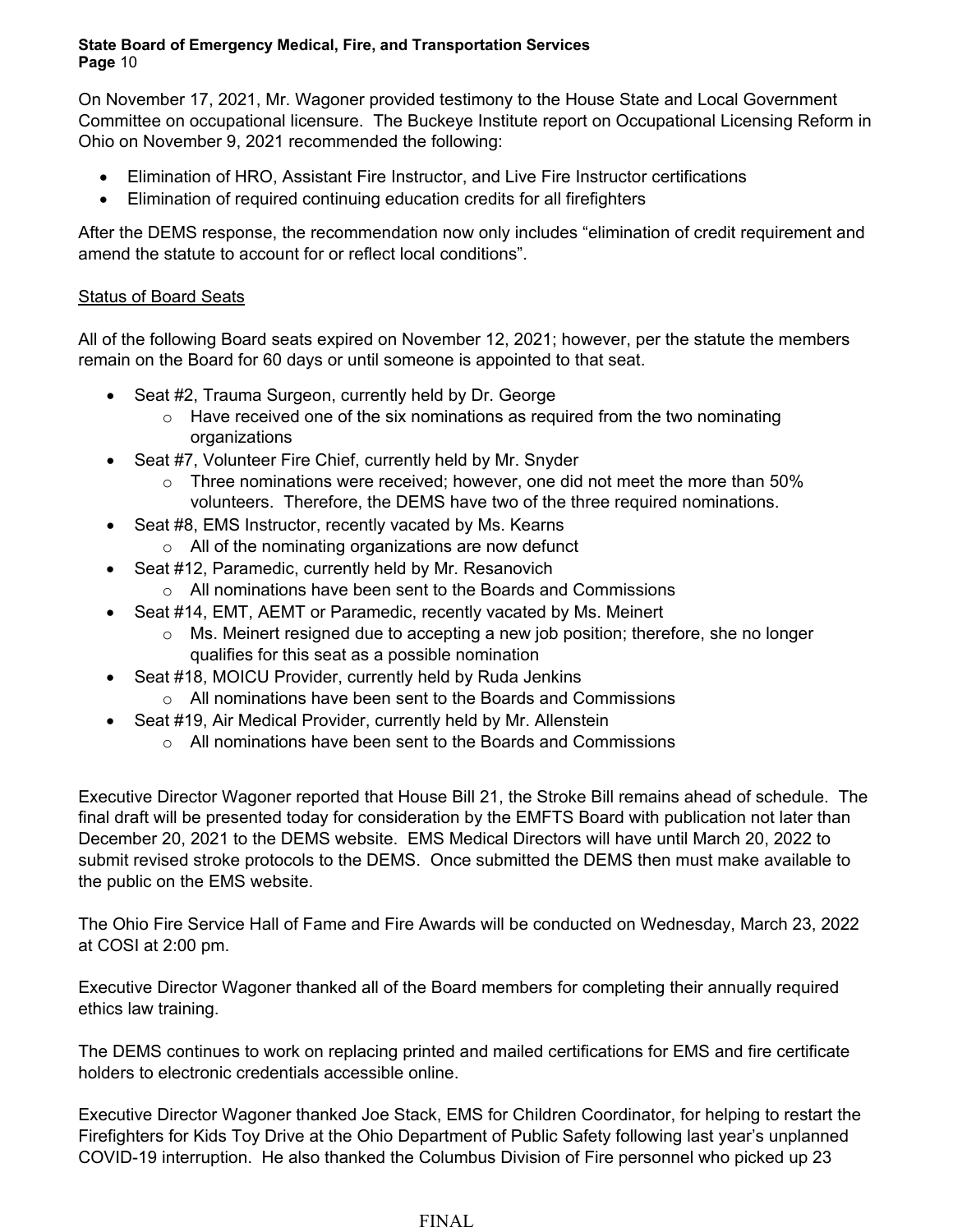garbage bags full of new toys which were collected from the Ohio Department of Public Safety, the Emergency Management Agency, and the Ohio State Patrol Academy.

Executive Director Wagoner reminded the Board members that the Board Retreat was moved to April; therefore, there will be a regular Board meeting on February 16, 2022 at the Ohio Department of Public Safety. The location for the April Board Retreat has been moved to the Department of Administrative Services at 4200 Surface Road, Columbus, Ohio on April 19th, 20th, and 21st. The EMFTS Board meeting will be held on Thursday, April 21, 2022.

# **Data Use Agreement, Eric Mays**

Mr. Mays stated that a data use request was received from Emory University by Carla Jones Harrell and Dr. Hannah Cooper. They are requesting data for patient level data from the Emergency Medical Services Information Systems (EMSIRS). This is a PhD candidate conducting this research to understand the spatial variation in EMS response times to opioid overdoses and identify any associations between different place-based characteristics.

*ACTION: Motion that the Board approve the Data Use Agreement from Carla-Jones-Harrell and Dr. Hannah Cooper at Emory University.* Mr. Dutton – First. Dr. Raubenolt – Second. \*\*DISCUSSION. **Vote:** In Favor – 3. Opposed – 13. Abstained – 1. **Motion failed.**

\*\*A discussion ensued regarding the use of the data and what data are they requesting. There were some concerns regarding the use of identifiable data. It has typically been the position that the Board would not release information that would identify the patient, the provider, or the agency. Mr. Wise stated that this request is within the discretion of the EMFTS Board. One question is if the potential research from this data will benefit the state of Ohio. A question was asked whether there was a way to use a unique identifier for the information. There is not a way to use unique identifiers because they need the location. A vote was taken of the Board members: In Favor: 3. Opposed – 13. Abstained – 1. The motion failed.

Mr. Mays stated that there will soon be an addendum to an existing Data Use Agreement that is a multiagency statewide agreement signed in 2019. This agreement has to do with the opioid crisis. Ohio, along with New York, Massachusetts, and Kentucky received an NIH federal grant to do research on the opioid epidemic. Different counties in Ohio are being targeted and being studied. The Division of EMS supplies the data. The addendum puts an ending on the master agreement to 2024. The change is to open it up to all 88 counties.

## **Deputy Director, Aaron Jennings**

Deputy Director Jennings reported that the phone system was fully implemented on December 17th. It is an auto-attendant system with a menu that helps the Division to get the calls to who it needs to go to. Hopefully now when someone calls the office that they can get to the right person for information. If they choose certifications then all the certifications personnel phones ring at the same time. The goal for the new phone system is to provide better customer service.

The Trauma Triage training in the Public Safety Training Campus was updated in November. Deputy Director Jennings is currently working on the burn surge course. Dr. Cunningham and Deputy Director Jennings is also working on other courses on the Public Safety Training Campus. The flash technology made the pervious trainings obsolete.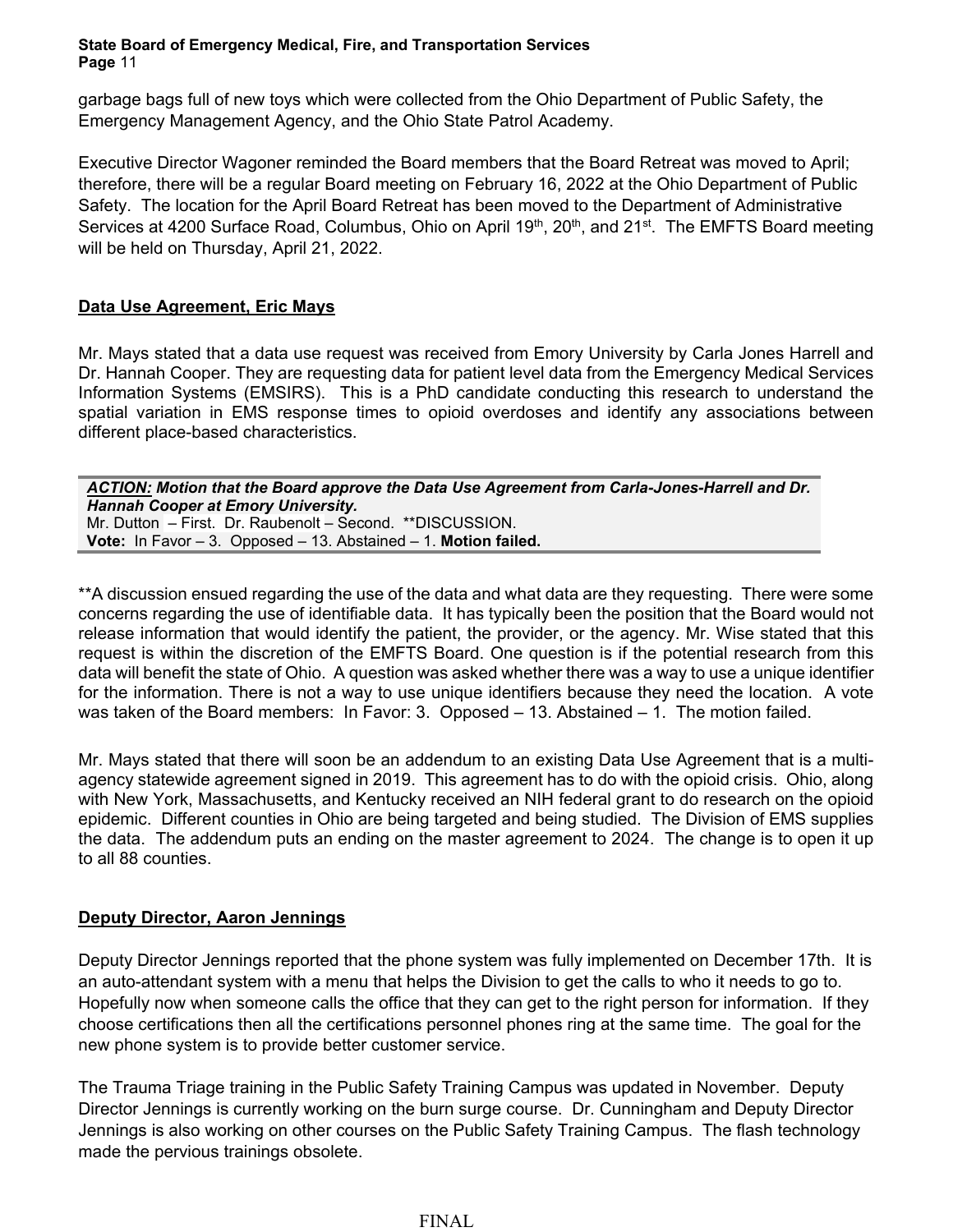Executive Director Wagoner and Deputy Director Jennings was invited by Chief Klouda to the Division of State Fire Marshal's Fire Officer's Symposium on February 6, 2022.

The Division has put out information to fire providers who are not affiliated with an agency. Anyone who is affiliated needs to update their information in the Division of EMS system. Should the provider be audited they will need a fire chief to sign off on their continuing education hours.

### **Grants, Johanna Burgess**

Ms. Burgess reported that the first grant cycle will be closing. Notifications will go out to the agencies that they need to spend their grant money. Agencies need to have their reimbursements in by the end of January. The Division has processed 938 invoices with a total of \$617,000.00.

Ms. Burgess stated that she had received a request from a department to add the portable dopplers to the grant reimbursement list. The EMFTS Board members had a discussion regarding why these would be needed and it was decided that the portable dopplers not be added to the grant reimbursement list.

Ms. Burgess presented a document to the EMFTS Board members with a historical Board priority reimbursement by the grant year and the economic hardship reimbursement by the grant year. She also provided information regarding reasons for denials for the Ohio EMS Board priority grant applications.

It was suggested that the EMFTS Board have a discussion as to whether they would like to change the board priorities for the next year.

#### **EMS Exemption Requests, Ellen Owens**

Ms. Owens reported that there was one EMS extension request from a paramedic that is in the military for an additional extension beyond the 90 day extension period. The US Army Special Forces Medics are mandated to attend the special Operations Combat Medic Sustainment and skills course which is March 13-24, 2022. Staff has received all documentation and recommends approval of a 120 day extension.

*ACTION: Motion that the Board approve the military extension request for 120 days for a paramedic; 2021-12-02.* Mr. Resanovich – First. Ms. Beavers - Second. None opposed. None abstained. **Motion approved.**

#### **Education Report, Kris Miller**

Ms. Miller reported that the Education Section is continuing to do site visits virtually. The Division does on-site visits for new applicants. Any problem programs the Division will also do an on-site in-person visit.

The Education Section is working on the training for the EMR/EMT new skill sheets.

Ms. Miller stated that they are still seeing the issue of EMT students unable to get into hospitals for their clinical hours due to them requiring students to have the COVID-19 vaccine. They are required to do 10 hours of patient assessment. It is impacting mostly the EMT students; especially the high school students.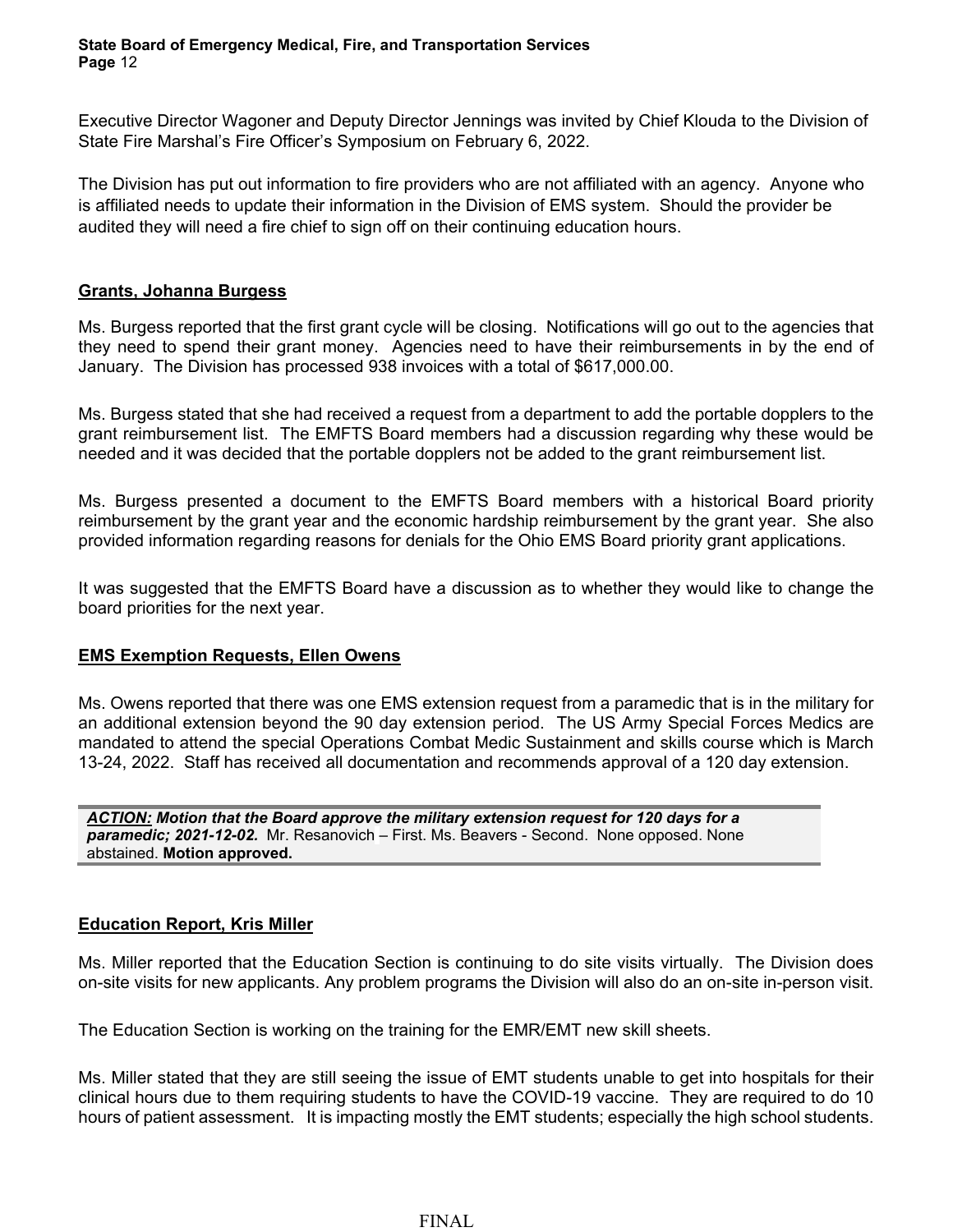### **Medical Transportation, Dave Fiffick**

Mr. Fiffick presented the list of medical transportation renewal applications with expiration dates of October, November and December 2021. Staff is requesting a motion and approval pending a satisfactory inspection.

*ACTION: Motion to approve the medical transportation renewal applications with expiration dates of October, November and December 2021; pending a satisfactory inspection.* Mr. Dutton – First. Mr Hathaway – Second. None opposed. Mr. Allenstein (Ohio Medical Transportation, Inc and CEMS of Ohio) - abstained. **Motion approved.**

Mr. Fiffick presented the list of seventeen new or pending medical transportation applications; 2 ambulances, 14 ambulettes and 1 air medical. Staff is requesting a motion and approval pending a satisfactory inspection.

*ACTION: Motion to approve the seventeen new or pending medical transportation applications for new services for October and November (none in December); pending a satisfactory inspection.* Mr. Wright– First. Mr. Dutton - Second. None opposed. None abstained. **Motion approved.**

### **BOARD COMMITTEE REPORTS**

## **Trauma Committee, Diane Simon**

Ms. Simon reported that the Trauma Committee met on November 10, 2022 and they had a quorum.

The Trauma Committee is reviewing the trauma triage rules. Not many changes are anticipated. The committee is on schedule with the JCARR process.

The workgroups, the Universal workgroup and the Rural workgroup, regarding the IEM reports on education met last month. The Rural workgroup has finished its work and is making two proposals. One is to pair the level III trauma center's with the critical access hospitals in their regions to help provide classes. A lot of the critical access hospitals would like to have the TNCC program. Unfortunately, staffing shortages does not allow any flexibility to travel for training. EMS would like a hybrid model similar to the tactical EMS program where there is an online portion to complete and a mobile simulation station.

The Performance Improvement Workgroup has completed the annual Trauma Report that will go to the Trauma Committee in January and then to the EMFTS Board in February 2022.

#### **EMS-Children Committee, Dr. Schwartz**

Dr. Schwartz stated that the committee met on December 14, 2021 and had a quorum.

#### **EMSC Performance Measures**

The Ohio PECC Learning Collaborative State Team has sent 52 pediatric training bundles to agencies that applied. A third period for applications closed in mid-November, with 50 applications received for the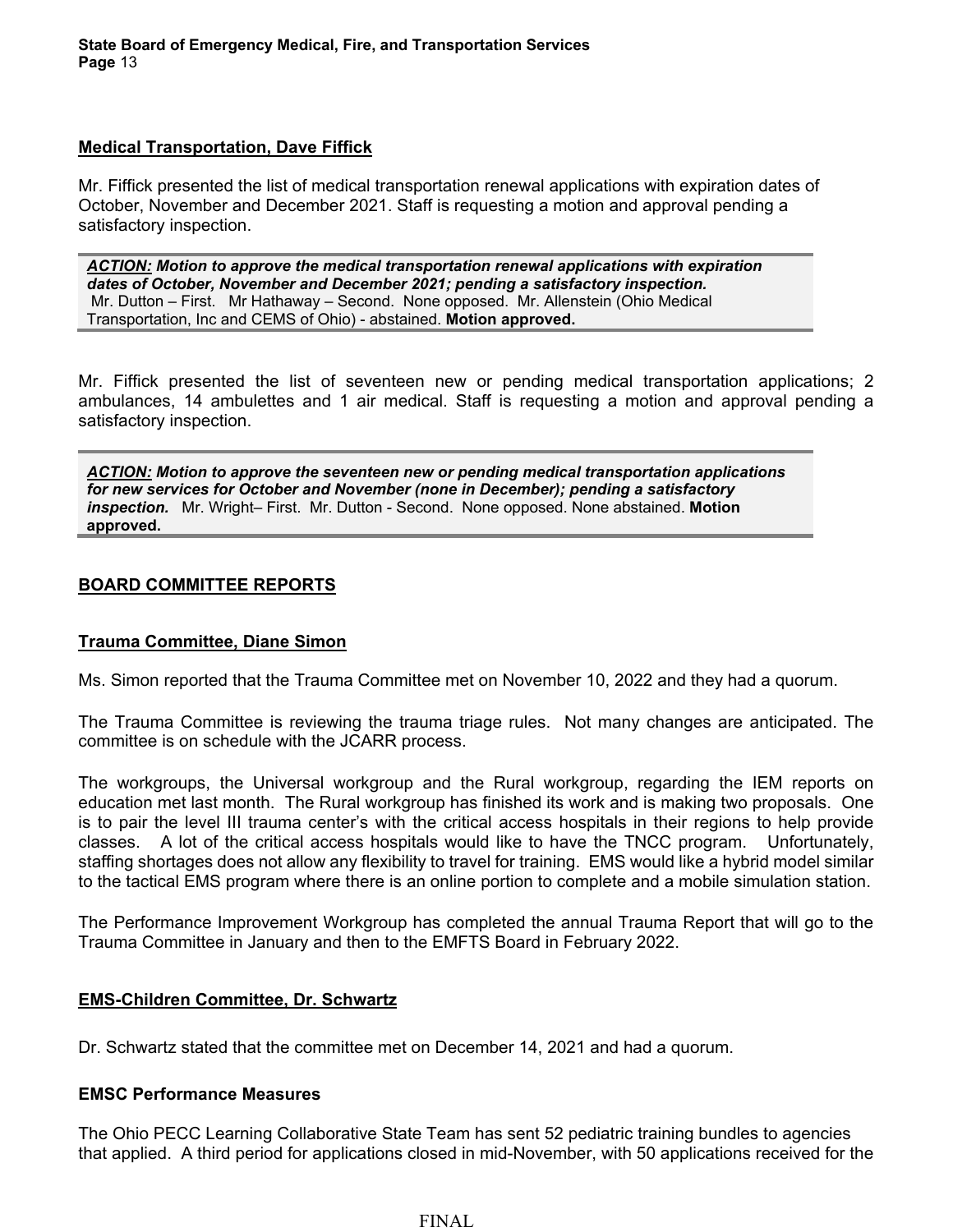remaining 38 bundles. Three hundred individuals have registered as a PECC on the secure website hosted by the EMS for Children Innovation and Improvement Center (EIIC).

The Ohio EMS for Children Program will survey Ohio EMS agencies beginning in January 2022 for its required annual data collection for the EMSC Performance Measures. NEDARC will host the survey online and will assist with maintaining the database of EMS agencies and with contact efforts.

Ohio EMS for Children and the ASPR Eastern Great Lakes Pediatric Consortium for Disaster Response held the third and final webinar in the pediatric behavioral health series on Wednesday, November 10, at 12;00 pm. Carolyn Ievers-Landis, PhD and Kimberly Burkhart, PhD presented "Preparing for the Child with Special Health Care Needs." Nationwide Children's Hospital provided continuing education credit for attending the live webinars and is making them available for CE after the initial airing.

Joe Stack, Dr. Carol Cunningham, and Dr. Schwartz are planning a webinar to highlight the State of Ohio EMS Pediatric Guidelines and Procedures Manual. The planned date for the webinar is February  $3<sup>rd</sup>$  at 12:00 pm. Nationwide Children's Hospital will offer continuing education credit for EMS.

## **Other Activities**

Joe Stack and Dr. Schwartz are working with the Ohio Department of Health to update the Emergency Guidelines for Schools document, with a final draft document expected to be available for review in the near future.

Christopher Blake of Akron Children's Hospital and Juliene VanCleve of Dayton Children's Hospital have applied to become members of the Ohio EMS for Children Committee. Their applications have been vetted by EMS staff, and Dr. Schwartz made the motion to the Board to approve their membership.

*ACTION: Motion to approve Christopher Blake and Juliene VanCleve for membership to the EMS for Children Committee.* Mr. Schwartz– First. Mr. Resanovich - Second. None opposed. None abstained. **Motion approved.**

## **Education Committee, George Snyder**

Mr. Snyder was not in attendance and his term as a Board member expires on January 12, 2022. Ms. Kearns resigned her membership on the EMFTS Board. Mr. Snyder was the Chair of the committee and Ms. Kearns was the Vice Chair. Mr. Appelhans requested a motion to appoint Dr. Amy Raubenolt as the Chair and Mr. Chuck Sowerbrower as the Vice Chair to the Education Committee.

*ACTION: Motion to approve the appointment of Dr. Amy Raubenolt as the Chair and Mr. Chuck Sowerbrower as the Vice Chair of the Education Committee.* Mr. Resanovich – First. Mr. Ferguson - Second. None opposed. Dr. Raubenolt - abstained. **Motion approved.**

Dr. Raubenolt reported that the Education Committee met on December 14, 2022 and they did have quorum.

She stated that they reviewed the workgroups and the assignments to each workgroup. None of the workgroups have met recently. Information will be provided to Dr. Raubenolt regarding the workgroups.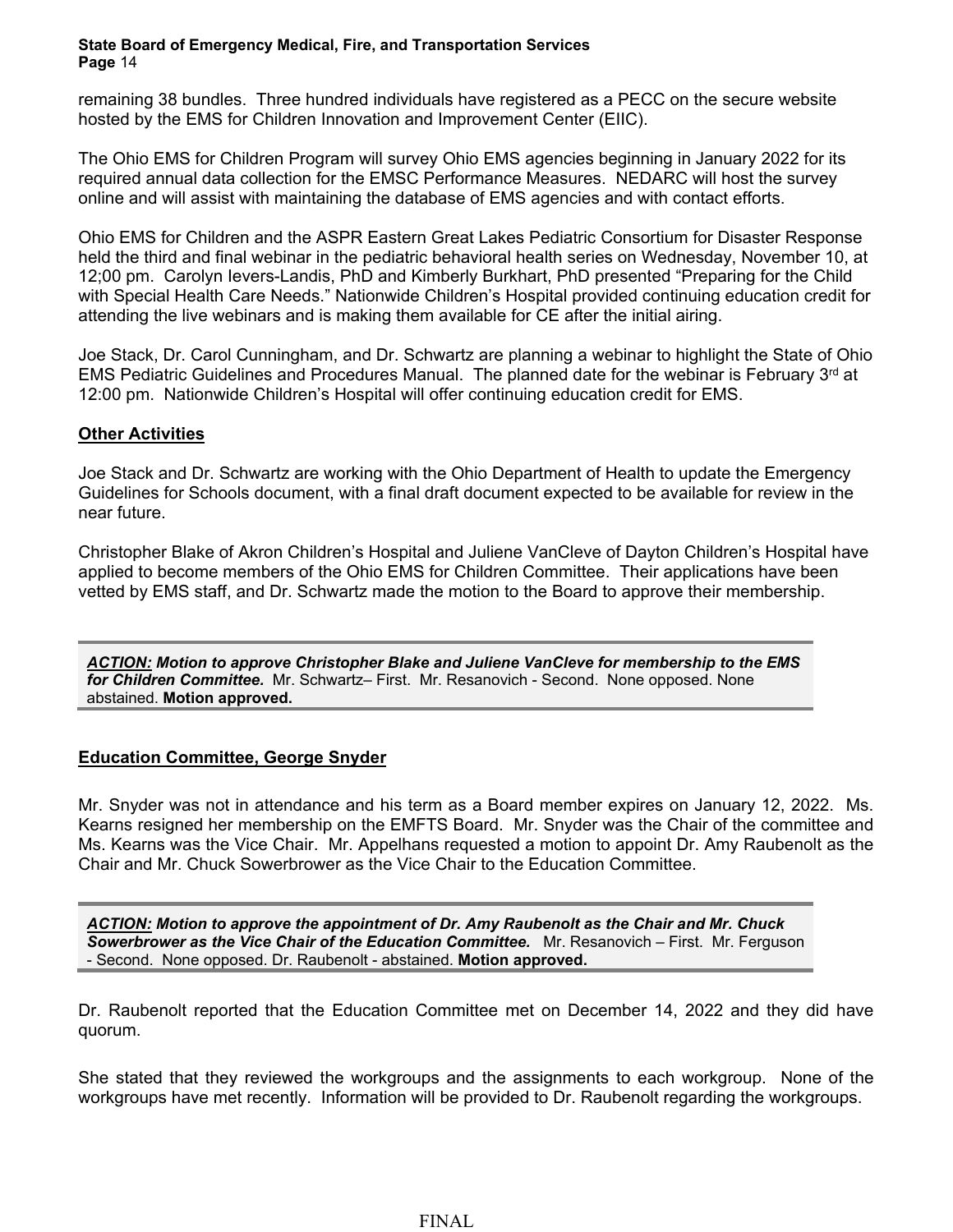The EMR/EMT skill sheets were approved by the Board in October. Mr. Wagoner will be sending these out to all of the schools. Any class or course beginning after July 1, 2022 will need to utilize the new skill sheets.

It was discovered that in order to include the Instructor I and Instructor II those certifications that there is at least 30 rule updates that would need to be completed.

The committee had a discussion regarding the change in the AEMT and paramedic exams. In 2023 the psychomotor exam will be dropped and there will be a longer computer based exam to incorporate what is done now in the psychomotor exam. A discussion ensued regarding this change.

## **EMS System Development, Kent Appelhans**

Mr. Appelhans stated that there was not a meeting on December 14, 2021 due to the lack of quorum. However, Vince Gildone, Chair of the committee, submitted a note regarding the attendance of some members. It was reported that a couple members have not responded to emails, phone messages or has participated in meetings during the 2021 year. Ms. Beavers made a motion to remove Bruce Shade and Julie Rose from the membership of the EMS System Development. Should they want to be reappointed they would need to resubmit a committee application.

*ACTION: Motion to approve the removal of Bruce Shade and Julie Rose from membership to the EMS System Development Committee.* Ms. Beavers – First. Mr. Dutton - Second. None opposed. None abstained. **Motion approved.**

## **Homeland Security Subcommittee, Mark Resanovich**

Mr. Resanovich reported that the subcommittee did not have a meeting. Mr. Resanovich recommended that the Board have a discussion at the Board Retreat in April to discuss the possibility of sunsetting this subcommittee.

## **EMS Rural Subcommittee, Karen Beavers**

Ms. Beavers stated that the subcommittee met on December 14, 2021 and there was a quorum with Chair Eric Burns leading the meeting.

Dan Prokop with the Ohio Department of Health was at the meeting. There is a \$50,000 grant that can assist rural departments. A conference call will be set up to discuss the parameters of the grant.

Ms. Beavers stated that to make EMS essential is a primary focus as EMS is not considered essential in Ohio unlike fire. A discussion ensued that legislators and special interest groups need to work on changing mindsets which can relate to updating Ohio's laws.

Concerns were addressed that public transportation companies are exempt from having to obtain state permits and have oversight. They are not eligible for grant funds. The state can publish guidelines for these companies, but it is up to local communities to make decisions. Public transportation companies are required to submit transfer data to EMSIRS.

The committee discussed the federal funds that Governor DeWine received for Ohio. Executive Director Wagoner recommended that EMS sites use a good grant writer when applying for funding.

# FINAL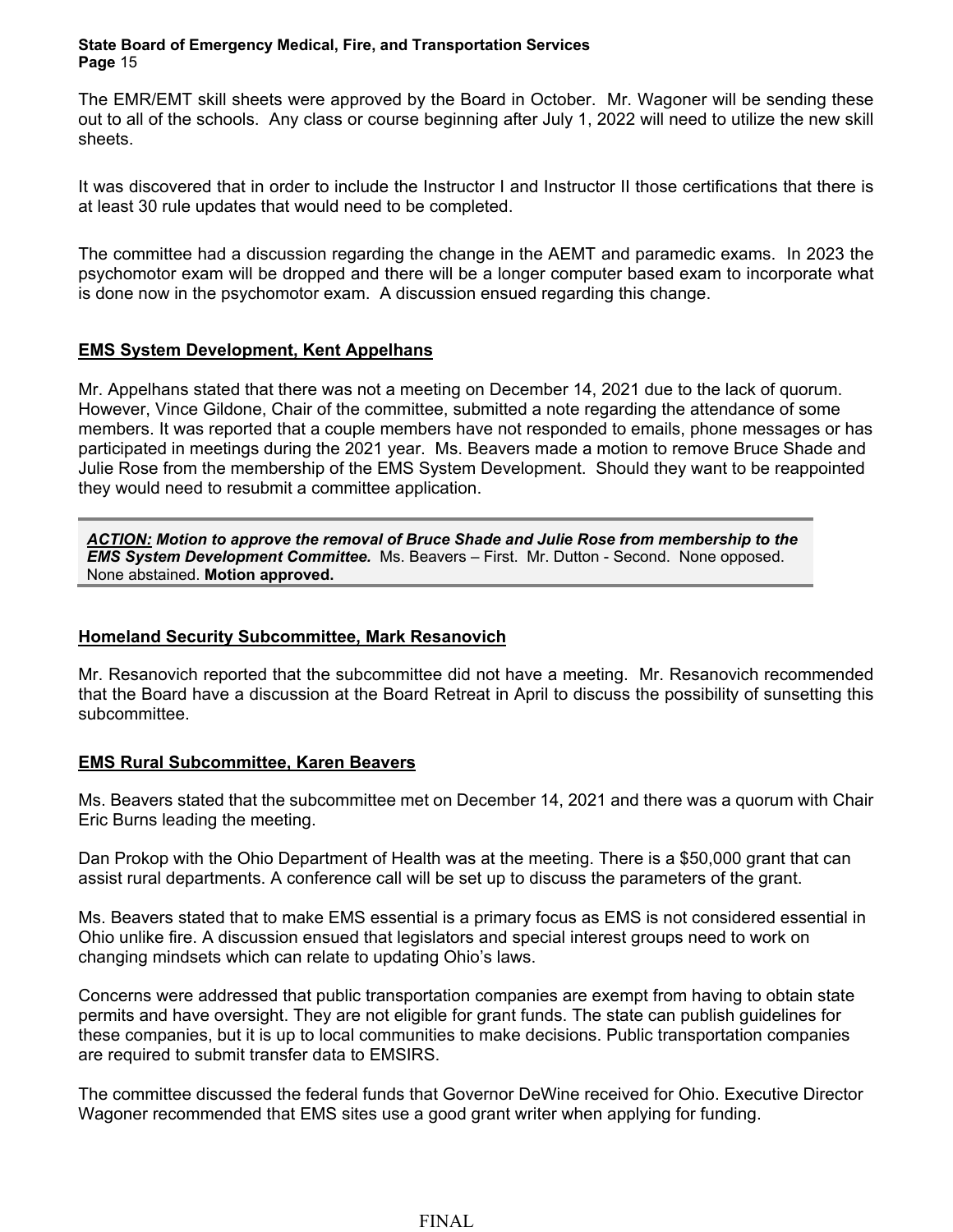Executive Director Wagoner confirmed that Priority 1 grant funds can be used towards training (if it is a CE site or EMS Accredited training site) and for equipment. Information about grants is on the EMS website.

Daniel Prokop will be setting up a virtual grant-writing seminar and will notify the committee once he has the details.

## **Medical Oversight Committee, Geoff Dutton**

Mr. Dutton reported that the Medical Oversight Committee met on December 14, 2021 and had a quorum.

The committee had a discussion regarding grant priorities. One suggestion was to survey the agencies and grant recipients as to what grant priorities would serve their needs.

The committee discussed the annual Ohio EMS Medical Director Conference that was postponed due to COVID-19 pandemic. They do not want to have a virtual conference. The committee would need a six month lead time to reserve the venue and the speakers.

The committee had a discussion regarding recruitment and retention. There are some good suggestions from the committee members that they will continue to discuss in future meetings.

## **Medical Transportation Committee, Tom Allenstein**

Mr. Allenstein reported that the committee did not meet due to quorum issues; therefore, there is not a report.

## **Critical Care Subcommittee, Kent Appelhans**

Mr. Appelhans reported that the committee did not meet due to quorum issues; therefore, there is not a report.

## **Scope of Practice Ad-Hoc Committee, Kevin Uhl**

Mr. Uhl reported that there was not a meeting in November; however, they are scheduled to meet on December 28, 2021. Mr. Uhl thanked Mr. Wise for his guidance in giving the committee information on what they need to work on. The work to be done is massive.

## **Human Resources Ad-Hoc Committee, Mark Resanovich**

Mr. Resanovich reported that the committee did not meet in November; however, they are scheduled to meet on December 28, 2021.

Mr. Resanovich stated that the goal is to present a model regarding continuing education at the April Board Retreat. It is about quality and not quantity.

## **EMS Star of Life, Valerie Koker**

Ms. Koker reported that the American College of Emergency Physicians, who are our partners, approved \$2500 for the year for the EMS Star of Life lapel pins and refreshments. It is hopeful that we can have the 2020 EMS Star of Life Awards ceremony during the EMS week on May 18, 2022. The venue is limiting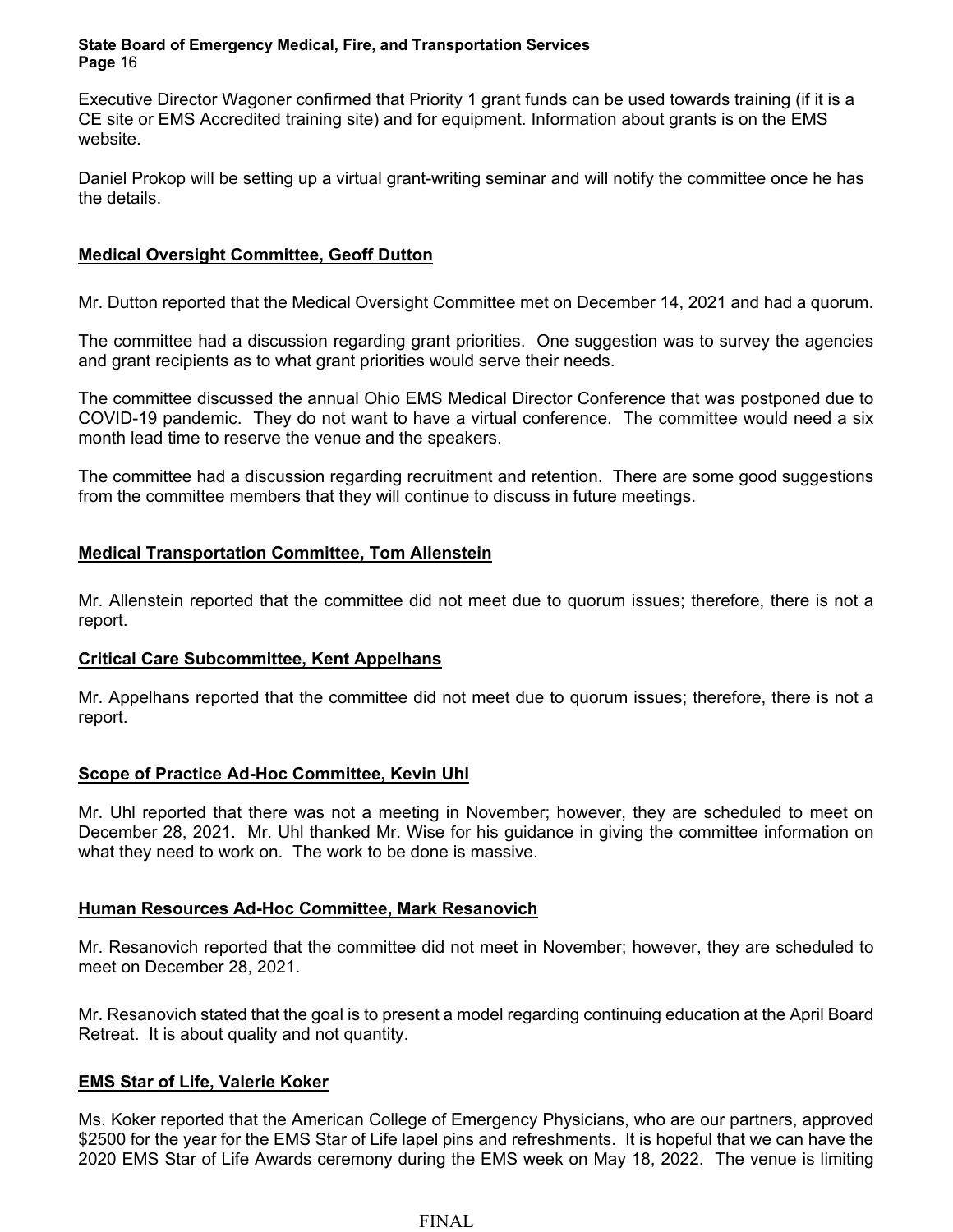the number of attendees to 100 when typically we have 300 attendees. The awards ceremony is always live streamed for those not able to be in attendance. Also in discussions is the possibility of having a second awards ceremony in the fall for incidents/runs that happened in 2020 and 2021.

Mr. Dutton commented that the EMS Star of Life Awards ceremony is one of his favorite events of the year. He asked if it was possible to have the 2020 and 2022 awards ceremony at the same time. Ms. Koker explained that the workload would be an issue and very doubtful that we could combine the ceremonies.

### **Old Business ~ none**

### **New Business**

Mr. Appelhans reminded the Board members that the Board Retreat will be held April 19<sup>th</sup>, 20<sup>th</sup>, and 21<sup>th</sup>, 2022 at the Department of Administrative Services at 4200 Surface Road, Columbus, Ohio.

Mr. Appelhans requested if any member had ideas for the Retreat. Mr. Allenstein suggested that a focus should be discussed regarding temporarily and long-term staffing in EMS in Ohio because many EMS agencies are currently in crisis mode. It was suggested that if anyone has ideas to email Ms. Koker. Dr. George inquired if the Board has a position to support a declaration of whether there is a crisis. It was stated that it is not within the prevue of the Board. Dr. Cunningham stated that many years ago there was a document for a crisis standards of care plan for Ohio from a CDC grant. It is titled the Ohio Medical Coordination Plan and it is housed at the Ohio Department of Health.

*ACTION: Motion to approve that the EMFTS Board make a formal request for the Ohio Medical Coordination Plan from the Ohio Department of Health.* Dr. George – First. Mr. Allenstein - Second. None opposed. None abstained. **Motion approved.**

Dr. George stated that the blood banks have sent out another message saying that there is a critical shortage of blood and that it will be worse than this past year. The vaccine mandate will also reduce their workforce. It is anticipated that there will be a shortage of 47 units of O positive and 48 units of O negative packed red blood cells this month.

## **Nominations**

Mr. Appelhans requested if there were any additional nominations for the chair or vice chair of the EMFTS Board. At the October Board meeting Mr. Appelhans was nominated for chair and Mr. Marchetta was nominated for vice chair.

*ACTION: Motion to approve the appointment of Kent Appelhans as the Chair to the EMFTS Board for 2022.* Mr. Resanovich – First. Mr. Allenstein – Second. None opposed. Mr. Appelhans - abstained. **Motion approved.**

*ACTION: Motion to approve the appointment of Mark Marchetta as the Vice Chair to the EMFTS Board for 2022.* Mr. Resanovich – First. Mr. DeVore – Second. None opposed. None abstained. **Motion approved.**